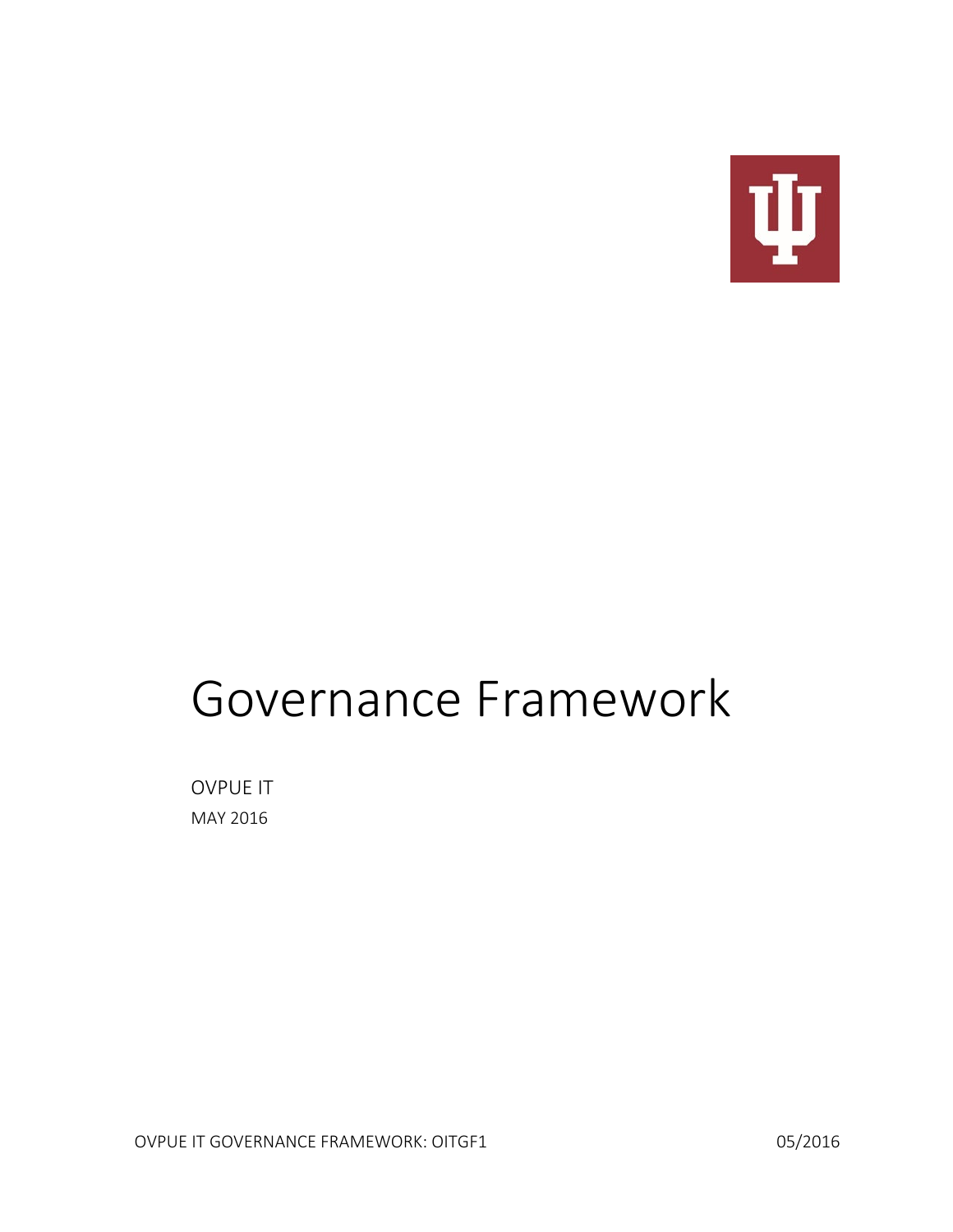## OVPUE IT GOVERNANCE FRAMEWORK

Over the next two years the IT department in the Office of the Vice Provost for Undergraduate Education (OVPUE) will implement an IT Governance Framework (OITGF1) to:

- 1. advance IT accountability and strategic alignment;
- 2. optimize efficiencies, controls, and risk management;
- 3. guarantee quality of products and services;
- 4. and enhance value delivery

Measures articulated in OITGF1 are geared towards ensuring that OVPUE IT works on the right things, the right way, does them well, and gets the intended benefits.

## GP1: ACCOUNTABILITY AND STRATEGIC ALIGNMENT

Aligning investment in IT with organizational *strategic objectives* reinforces IT's accountability to the goals of the organization and ensures that the institution derives optimum value out of its investment in information technology. IT resources and activities are channeled towards efforts that the institution identifies as priorities, answering the question '*is IT working on the right things?'*.

Strategic objectives in this context include goals established at Institutional, Campus, Responsibility Center (RC) and Program/Unit level. Examples include objectives presented in the Bicentennial Strategic Plan for Indiana University (IU), and IU Bloomington's implementation of it; the goals of the Office of the Vice Provost for Undergraduate Education (OVPUE); Program Unit strategic objectives, and the IU Strategic Plan for Information Technology (ITSP2/Empowering People).

#### GP1.1: PROMOTING STRATEGIC ALIGNMENT

To promote strategic alignment, projects in IT will follow a structured process that includes completion of project proposals stating the intended goals of the projects, and in what ways the proposed projects align with strategic objectives.

A sample Project Proposal Form for use in documenting proposed projects is shown in Appendix [A.](#page-7-0)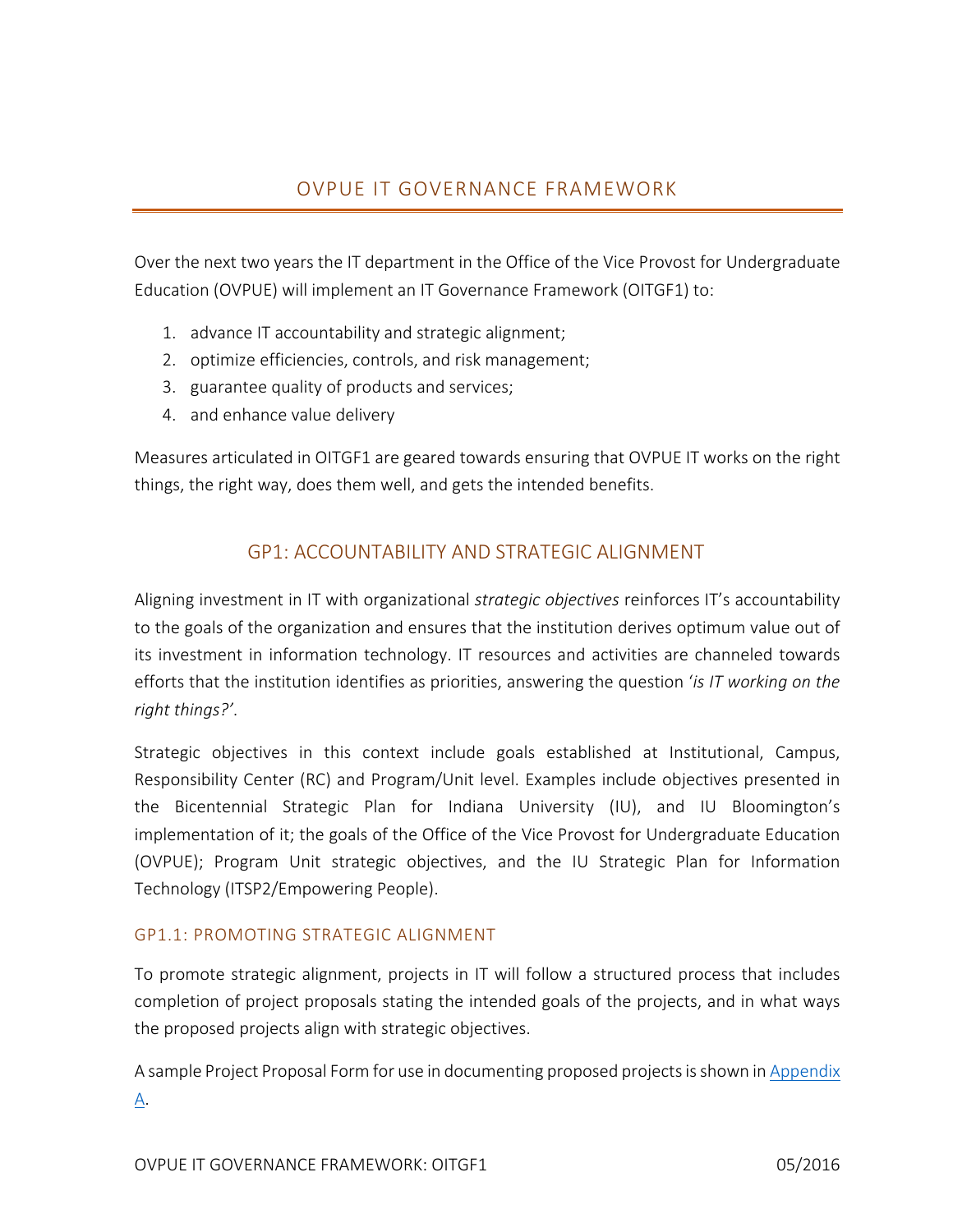Project alignment with strategic objectives, alongside other listed factors, will facilitate the process of prioritizing projects. Strategic alignment will also provide validation for why IT investment should be made in the projects.

#### GP1.1.1: ROLE OF OVPUE LEADERSHIP

OVPUE leadership will appoint or endorse members of an IT Projects Prioritization Steering Committee (PSC). The Prioritization Steering Committee will comprise of representatives from units in OVPUE, that will serve for terms of stipulated lengths. Their task will be to assign priorities to OVPUE project-requests, for IT projects requiring significant development work.

The participation of the PSC will promote transparency in how IT projects are prioritized, and underscore OVPUE IT's accountability to the OVPUE and its units.

#### GP1.1.2: ROLE OF PRIORITIZATION STEERING COMMITTEE (PSC)

The PSC will meet with the Director and Associate Director of IT quarterly to: 1) obtain feedback on IT project-work conducted during the prior quarter, 2) receive updates on progress of projects underway in the current quarter, and 3) establish priorities on projects for the next quarter.

Project alignment with strategic objectives will be a significant factor to prioritization. A sample rubric for how this alignment will be determined is appended in [Appendix A.](#page-7-0) Information on proposed projects will be submitted to the PSC, organized in the rubric format. During the PSC quarterly meetings, metrics will be assigned for project prioritizations.

#### GP1.1.3: ROLE OF OVPUE IT

OVPUE IT will work with units in the project proposal compilation phase, to understand their needs and to provide support in completing the project proposals. IT will also propose possible solutions as options, give estimates of time and resources required, and provide assessments of the feasibility of proposals.

In meetings with the PSC, the Director of IT and Associate Director of IT will assist in bringing clarity to what proposed projects would entail, as well as highlight other extenuating factors that may not be captured explicitly in the project proposal documents under review.

#### GP1.2: PROMOTING ACCOUNTABILITY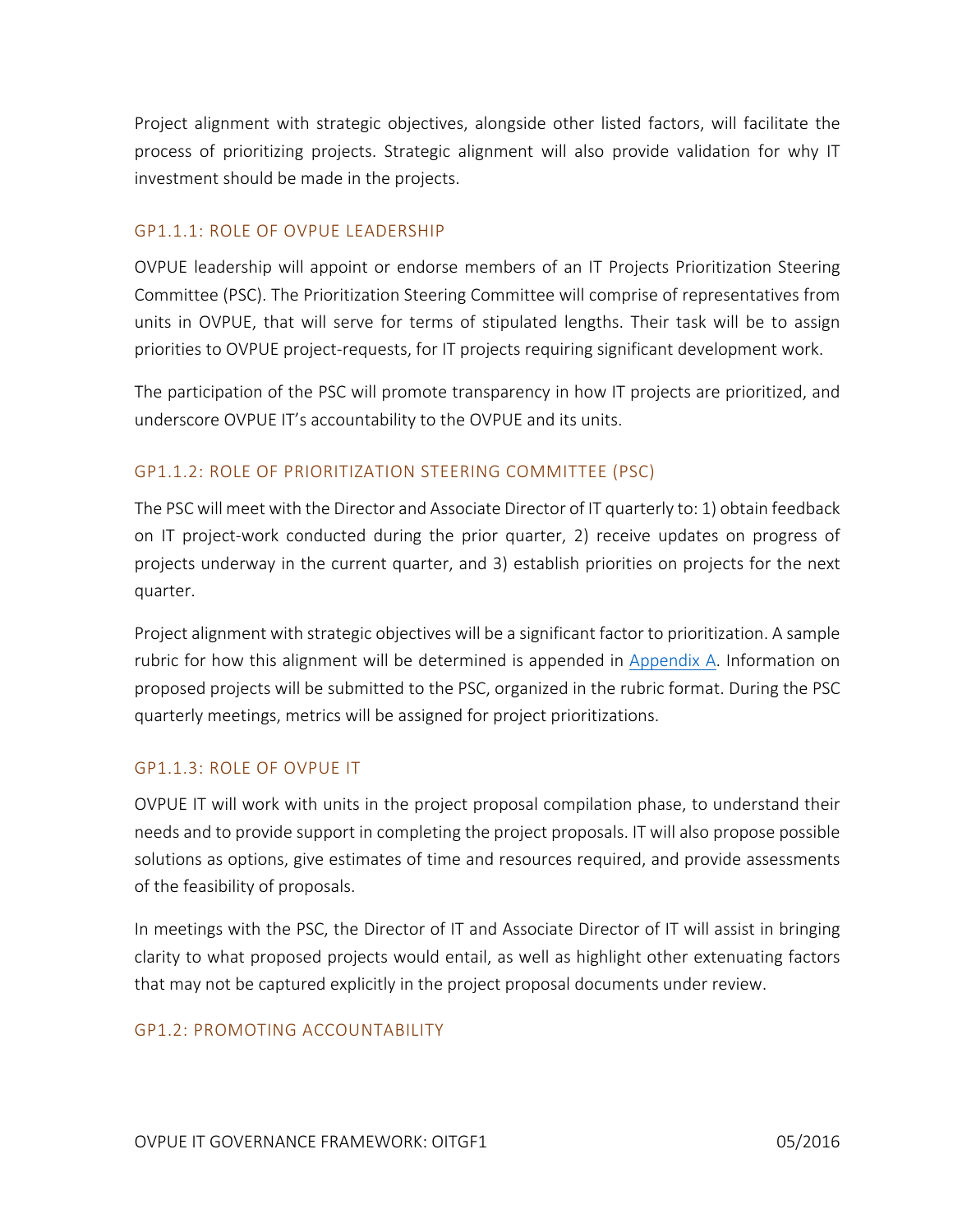In addition to promoting IT accountability through aligning investment in IT with strategic objectives, OITGF1 emphasizes accountability through transparency and clarity on decisionmaking in IT.

#### GP1.2.1: TRANSPARENCY

To establish program leadership that are informed on how OVPUE is leveraging and deriving value out of IT, the IT department will issue quarterly communications to unit heads highlighting its work during the preceding 3 months. The communications will outline how the work aligns with strategic initiatives and goals, as well as what the projected work for the ensuing 3 months will be.

IT will also maintain a publicly accessible website with up-to-date information on development, data, and support-related projects.

#### GP1.2.2: DECISION MAKING

OITGF1 includes an established structure for making IT-related decisions. The matrix of what roles make each type of decision is shown i[n Appendix B,](#page-9-0) alongside the definition of what each role and decision domain entails.

## GP2: EFFICIENCY, CONTROLS AND RISK MANAGEMENT

To answer the question '*is IT doing things the right way?'* OITGF1 mandates the use of industry recognized standards, frameworks and methodologies where applicable - for formulation of processes used across portfolios in OVPUE IT. OITGF1 is itself framed after the COBIT and ValIT governance frameworks, with defined mechanisms for monitoring and evaluating the effectiveness of the governance process.

#### GP2.1: MANAGING THE GOVERNANCE PROCESS

Following the COBIT framework, the IT governance process will itself be managed and maintained as follows under OITGF1:

#### G2.1.1: ESTABLISH EFFECTIVE GOVERNANCE MONITORING

The Value Governance Maturity Model  $(Appendix C)$  and the Investment Management Maturity Model [\(Appendix D\)](#page-11-1) will be used to identify the level at which practices in OVPUE align with value governance. The findings of this monitoring process will establish a basis upon which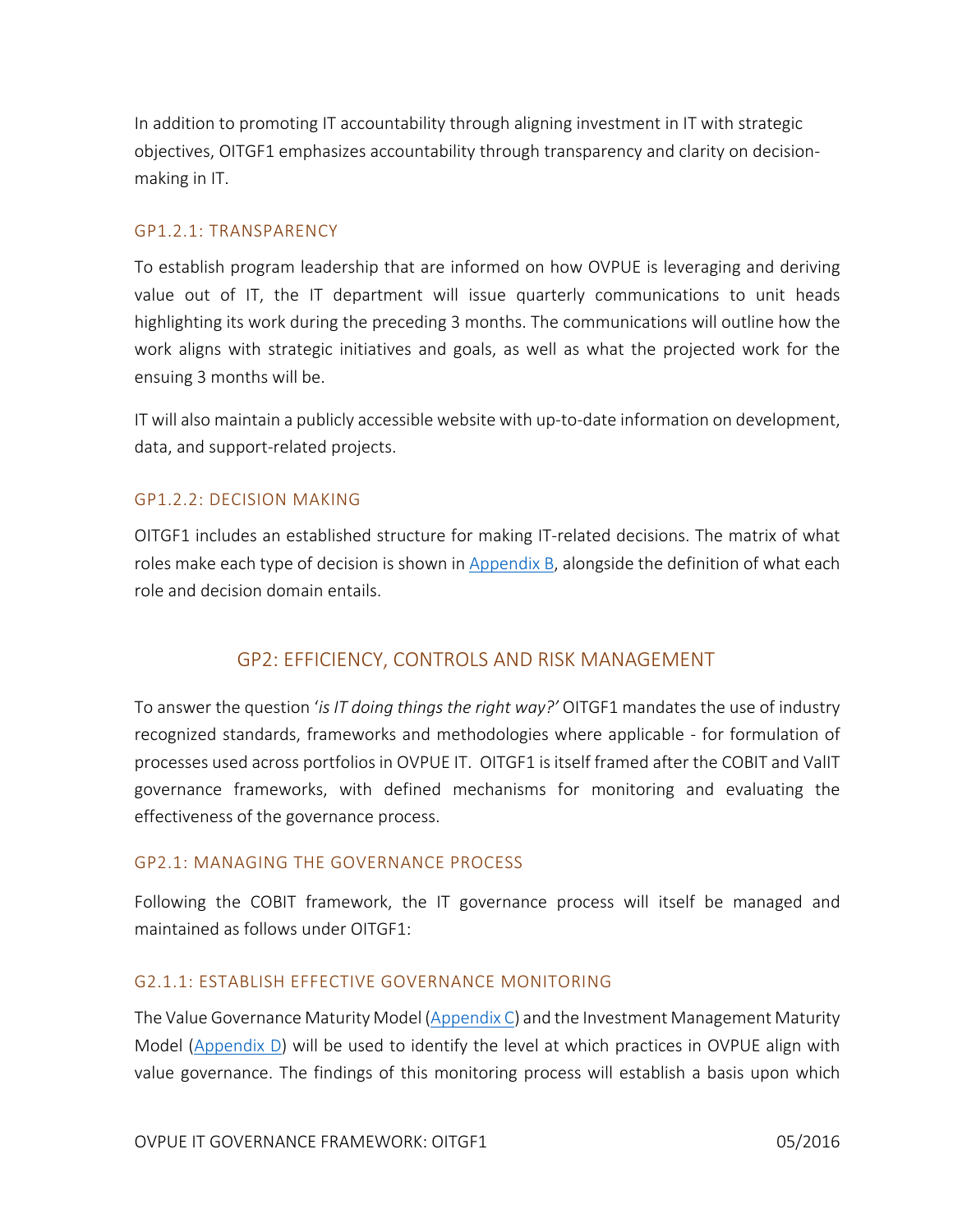corrective action can be applied to the governance process itself, to buttress areas requiring attention.

#### GP2.1.2: CONTINUOUSLY IMPROVE GOVERNANCE PRACTICES

The Value Governance Maturity Model and the Investment Management Maturity Model will also be used to set subsequent goals for value management, based on the findings of governance monitoring activities and recommended action steps. The ValIT matrix referenced in [Appendix E](#page-11-2) will serve as a resource for determining and formulating action steps for improving the governance practices.

#### GP2.1.3: ALIGN AND INTEGRATE GOVERNANCE WITH FINANCIAL PLANNING

The value delivery of IT services and products, as a factor of the financial investment made in IT, will remain a core tenet of the governance process. This necessitates structuring of IT activities in evaluable ways to facilitate detailed analyses of the time spent, and expenses incurred, in supporting different units and software, and in developing products. '*Doing things the right way'* enlists, as a component, an accounting of IT operations in fiscal terms. OITGF1 mandates the evaluation of IT activities in monetary terms.

#### GP2.2: MANAGING PORTFOLIOS IN OVPUE IT

[Appendix F](#page-12-0) shows OVPUE IT's org chart. It is structured to provide services through four distinct portfolios, each representing areas that require specialized measures and governance controls.

The IT portfolios are as follows:

#### GP2.2.1: Web Communications

The Web Communications portfolio has oversight of websites, multimedia, and social networking support for OVPUE units.

'*Doing things the right* way' for Web Communications includes conducting projects in a structured way, where collaboration with stakeholders is valued. It factors in use of website frameworks, for efficiencies in production; coding and web standards; use of established visual design elements and principles, and best practices for information architecture.

#### GP2.2.2: Support Services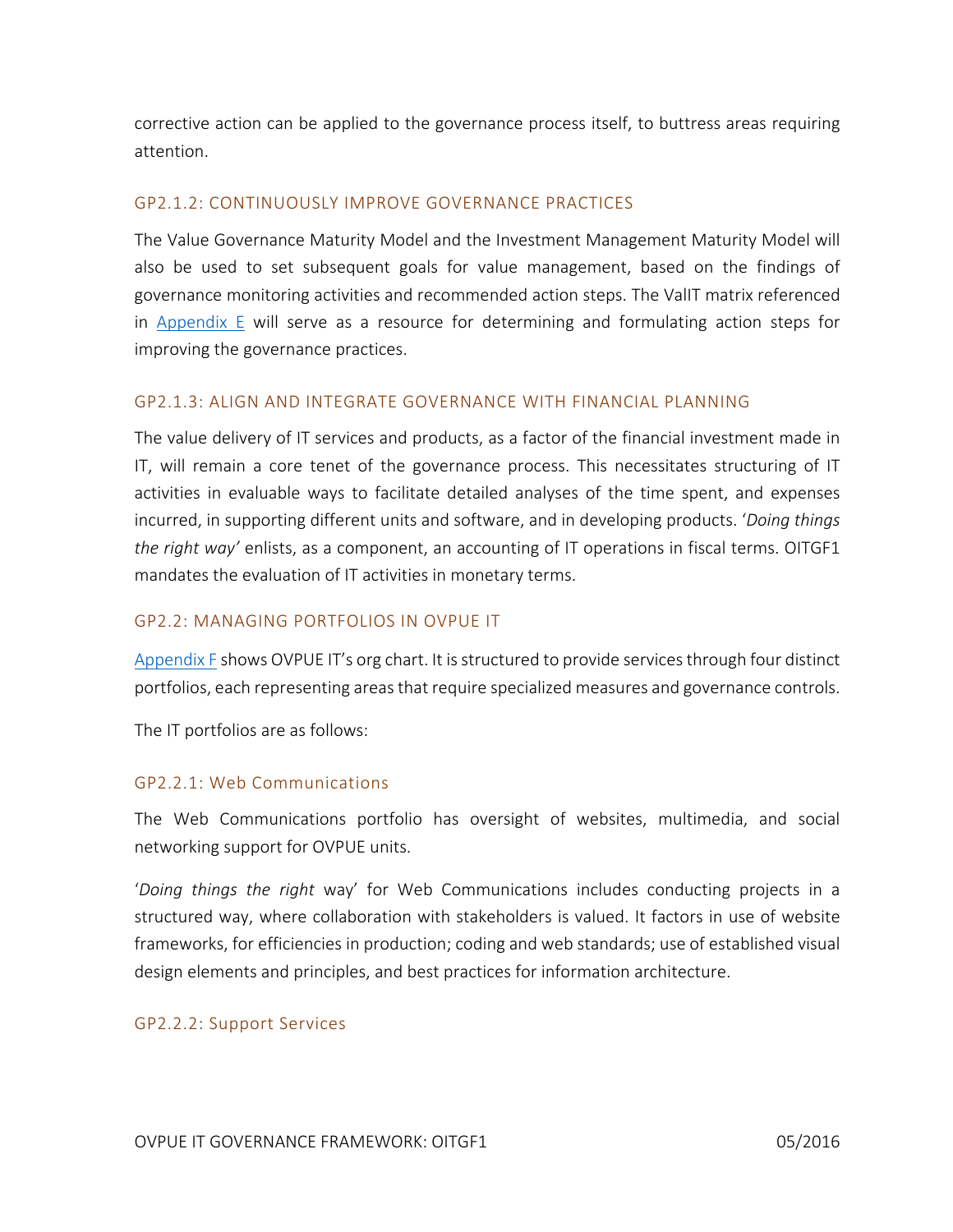The Support Services portfolio assumes direct support of OVPUE end-users; vended and OVPUE-developed software; hardware, server and infrastructure support; and management of OVPUE-wide tools, plus the enforcement of policies.

'*Doing things the right way'* for Support Services includes use of an industry standards-based IT security framework for risk mitigation, the OVPUE IT Security Framework (OITSF1) - based on NIST standards and the UITS IT Security Framework. It also includes a structured change management process, for scheduling and documenting changes to servers and systems; a workflow for ticketing, processing and escalating requests; procedures for access granting and revocation; inventorying of software and hardware; and a documented and regularly revised disaster recovery plan (DRP), maintained in the designated IU Ready system.

#### GP2.2.3: Application Services

The Application Services portfolio enlists all OVPUE-owned software projects, including those inherited, purchased, or hosted on OVPUE servers.

'*Doing things the right way'* for Application Services includes use of agile methodology for software development, use of coding and accessibility standards, building-in adequate software testing into the development process, and using industry recommended DevOps practices.

#### GP2.2.4: Data Services

The Data Services portfolio includes services for data reporting; decision support; data integrations; and extract, transform, load (ETL) transactions in support of all OVPUE units.

'*Doing things the right way'* for Data Services includes conducting the necessary checks to verify the accuracy of results.

## GP3: QUALITY OF PRODUCTS AND SERVICES

To ensure quality of products and services, and in response to the question '*is IT doing things well?'*, OITGF1 establishes metrics and processes for evaluation of products and services. [Appendix G](#page-13-0) shows a list of metrics applicable for use during such evaluations.

Periodic surveys will be administered for overall quality baselines, and a culture of welcoming feedback from OVPUE units will be nurtured.

Specific measures for each portfolio will include the following:

OVPUE IT GOVERNANCE FRAMEWORK: OITGF1 05/2016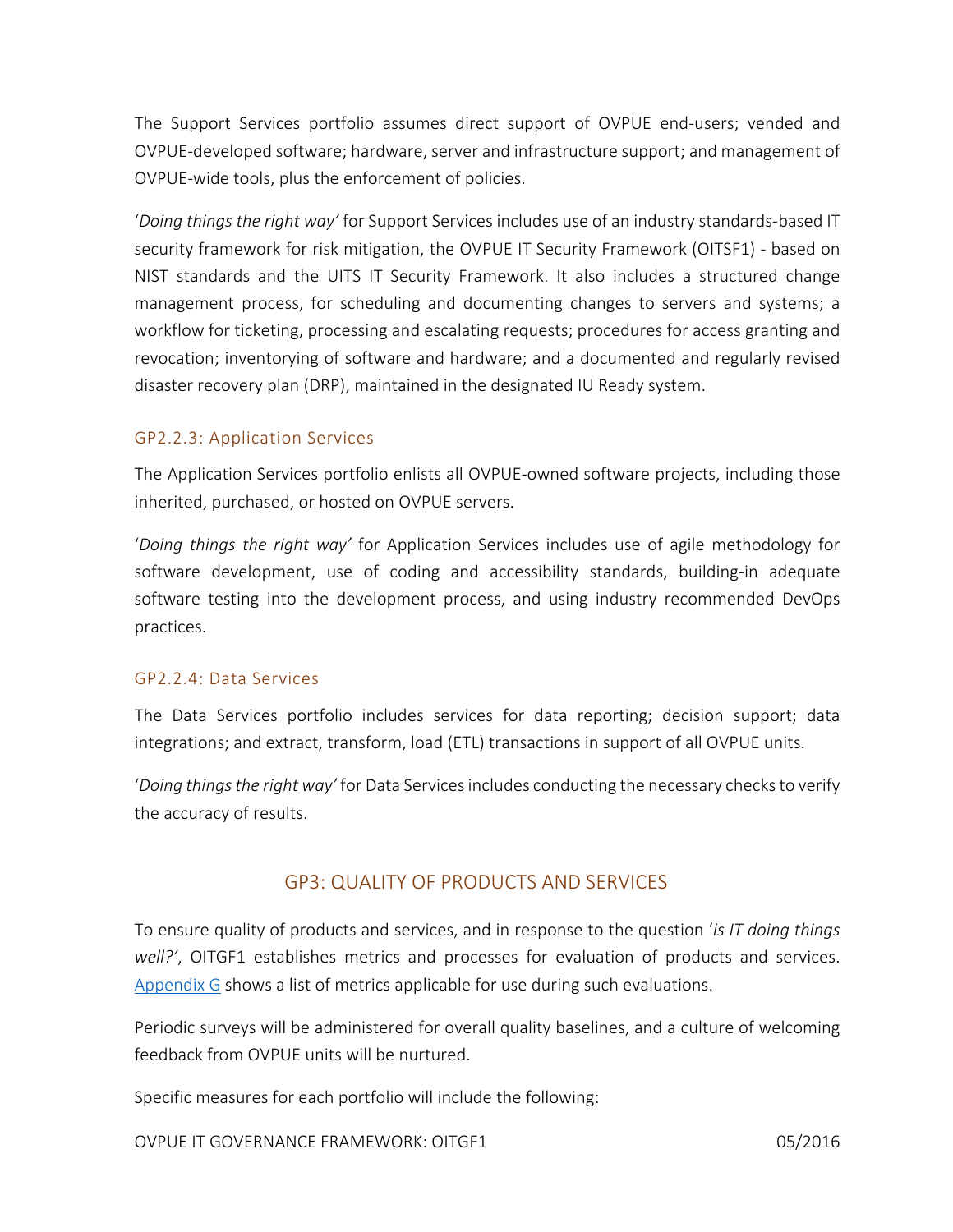#### GP3.1: QUALITY OF WEB COMMUNICATION SERVICES

The ongoing quality and value metrics for this portfolio include unit satisfaction with development and support projects; metrics of outreach and multimedia campaigns; usability ratings and mobile-readiness ratings for websites; unit satisfaction with ongoing support of information architecture and design for websites in maintenance, and focus group feedback on the quality and usability of websites.

#### GP3.2: QUALITY OF SUPPORT SERVICES

The ongoing quality and value metrics for this portfolio include unit and staff satisfaction with software and hardware support; help-ticket time to completion and time invested in completion; server availability and performance metrics, and reporting from OVPUE-wide surveys.

#### GP3.3: QUALITY OF APPLICATION SERVICES

The ongoing quality and value metrics for this portfolio include unit and staff satisfaction with development and support projects; metrics of added efficiencies (in time or expense) from software and software improvements; reporting on added efficiencies from reusable code, software, and data; and focus group feedback on the quality and usability of public-facing applications.

#### GP3.4: QUALITY OF DATA SERVICES

The ongoing quality and value metrics for this portfolio include unit and staff satisfaction with data projects; help-ticket time to completion and time invested in completion, and reports on the availability of data required for business processes.

## GP4: VALUE DELIVERY

Post product implementation and service delivery evaluations will be conducted to assess whether intended outcomes for IT projects and initiatives were met. Key to this assessment is the gathering of intended goals for projects during the project-proposal phases of undertakings. Establishing how well intended outcomes were met forms a basis for evaluating the value delivery of IT to the organization.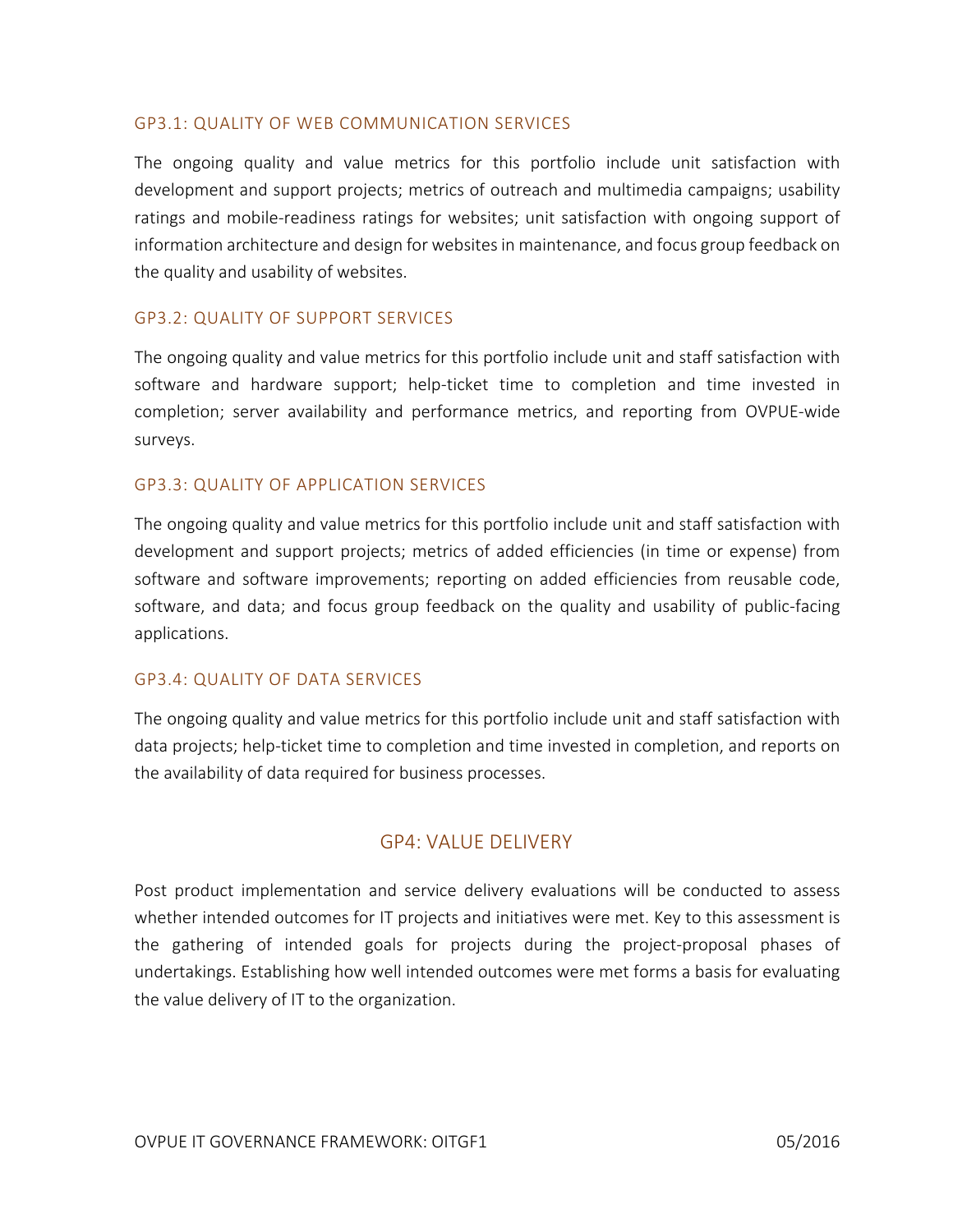## APPENDIX A – PROJECT PROPOSAL RUBRIC

#### <span id="page-7-0"></span>Project Details

Department

What are the goals of the project? How will students, faculty, and staff benefit from it? How can we measure success at achieving these goals?

#### Strategic Alignment

How does the project align with the IU Bicentennial Plan Priorities?

How does the project align with the IU Bloomington Bicentennial Objectives?

How does the project align with OVPUE strategic objectives?

How does the project align with Unit objectives?

#### Other Factors (Y/N)

Innovative Idea (staying ahead of industry)?

Innovative Idea (keeping up with industry)?

Time Savings?

Cost Savings?

Customer Experience Improvement?

Reputation Improvement?

#### Proposal Specifics

Project Name and Version Number:

Department:

Project Manager:

Meetings Will Include:

Optimal Release Date: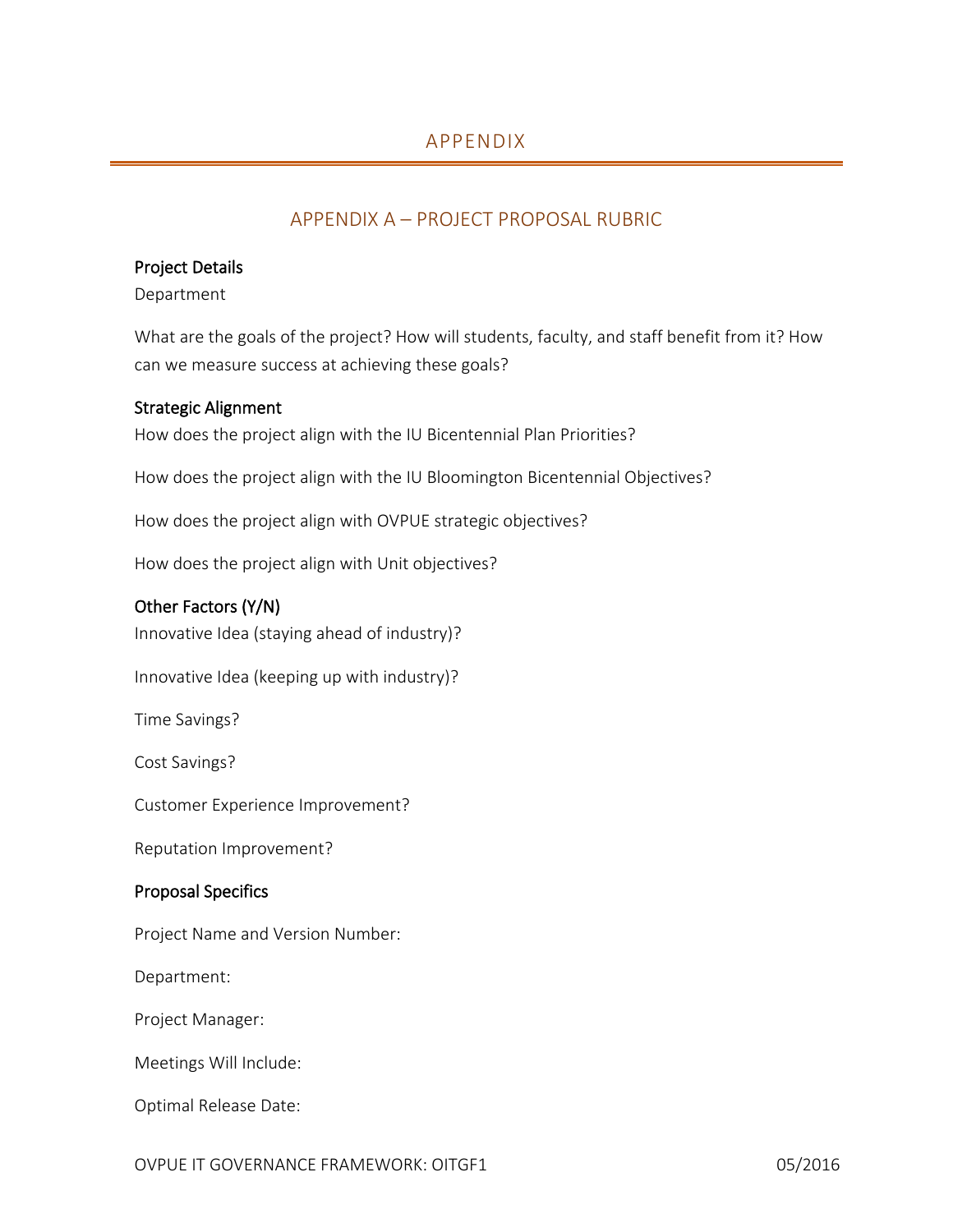Acceptable Release Dates:

Project Type:(New Development Project, Modification to Existing Development Project, New Version of Existing Development Project, Decommission Project, Implementation of Licensed Software/Application Project

Documentation/Establishing Metrics on Existing Project)

#### OVPUE IT Details

Development Time Estimate: (in person-weeks)

Development Cost Estimate: (person-weeks \* \$1.7k + additional costs)

Maintenance Estimates

Data Classification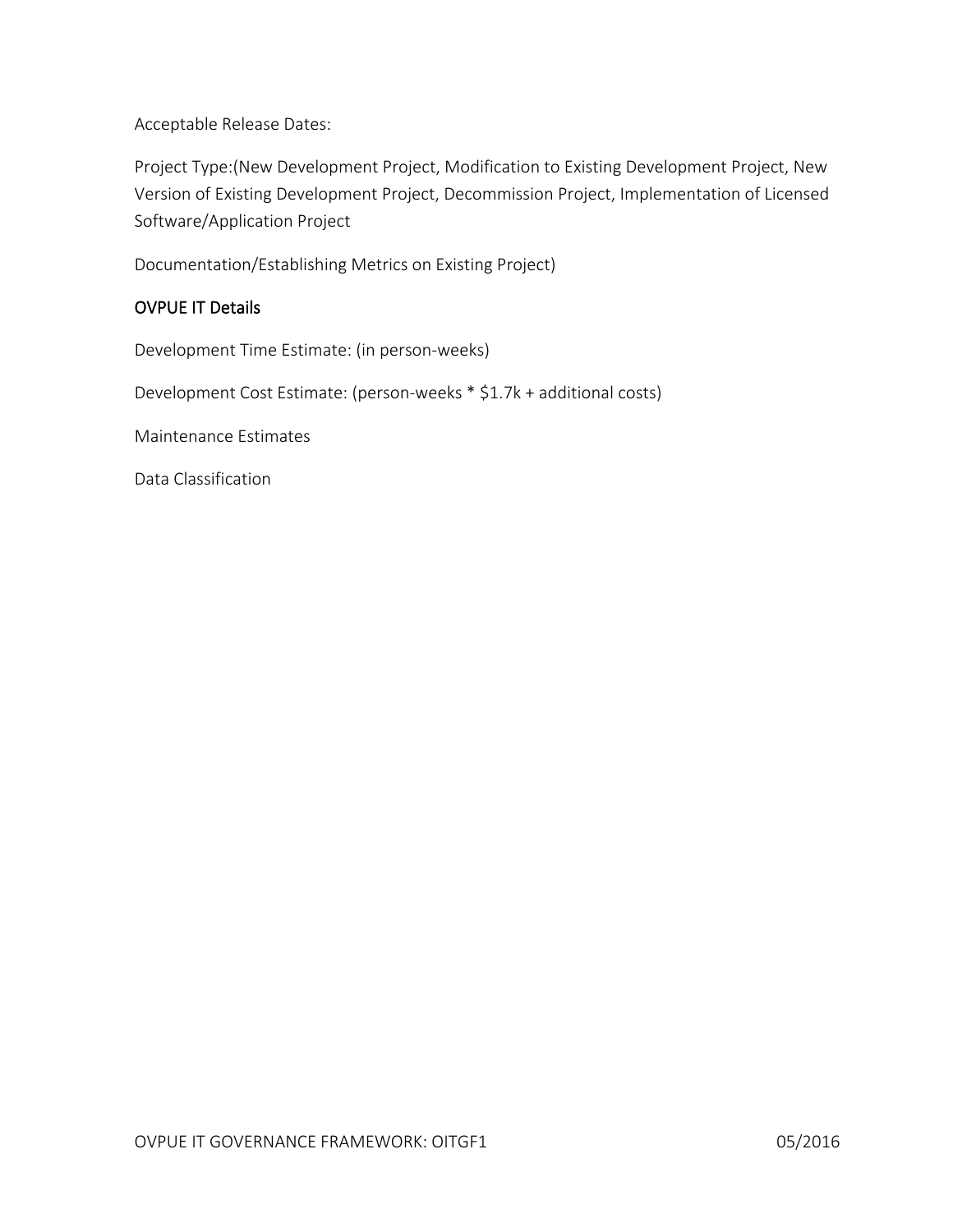## APPENDIX B – IT GOVERNANCE MATRIX

<span id="page-9-0"></span>

|                                         | <b>IT DECISION DOMIAN</b> |              |                                                 |                                                |               |            |
|-----------------------------------------|---------------------------|--------------|-------------------------------------------------|------------------------------------------------|---------------|------------|
| <b>GOVERNANCE ARCHETYPE</b>             | Principles                | Architecture | Infrastructure<br><b>Strategies</b>             | <b>Business</b><br>Application<br><b>Needs</b> | Investment    | Operations |
| <b>OVPUE Leadership</b>                 | <u> Liberatur in d</u>    |              |                                                 |                                                | a kacamatan   |            |
| <b>IT Leadership</b>                    |                           |              | <u> 1999 - Johann Barnett, fransk politiker</u> |                                                | <u> Linda</u> |            |
| <b>OVPUE Units</b>                      |                           |              |                                                 |                                                |               |            |
| IT Leadership AND OVPUE<br><b>Units</b> |                           |              |                                                 | $\sqrt{2}$                                     |               |            |
| <b>IT Professionals</b>                 |                           |              |                                                 |                                                |               |            |

| IT DECISION DOMAINS        |                                                                                                                                                                                                                                                                                       |
|----------------------------|---------------------------------------------------------------------------------------------------------------------------------------------------------------------------------------------------------------------------------------------------------------------------------------|
| PRINCIPLES:                | What the role of IT in the organization is; How the IT operation will be funded                                                                                                                                                                                                       |
| ARCHITECTURE:              | Underlying models/designs for facilitating a consistent and coherent approach to delivery<br>of IT capabilities in support of business processes across the organization. This references<br>IT architecture and not the systems architecture of particular systems and applications. |
| INFRASTRUCTURE STRATEGIES: | Strategies for what infrastructure to leverage across the organization to implement and<br>support the articulated IT architecture                                                                                                                                                    |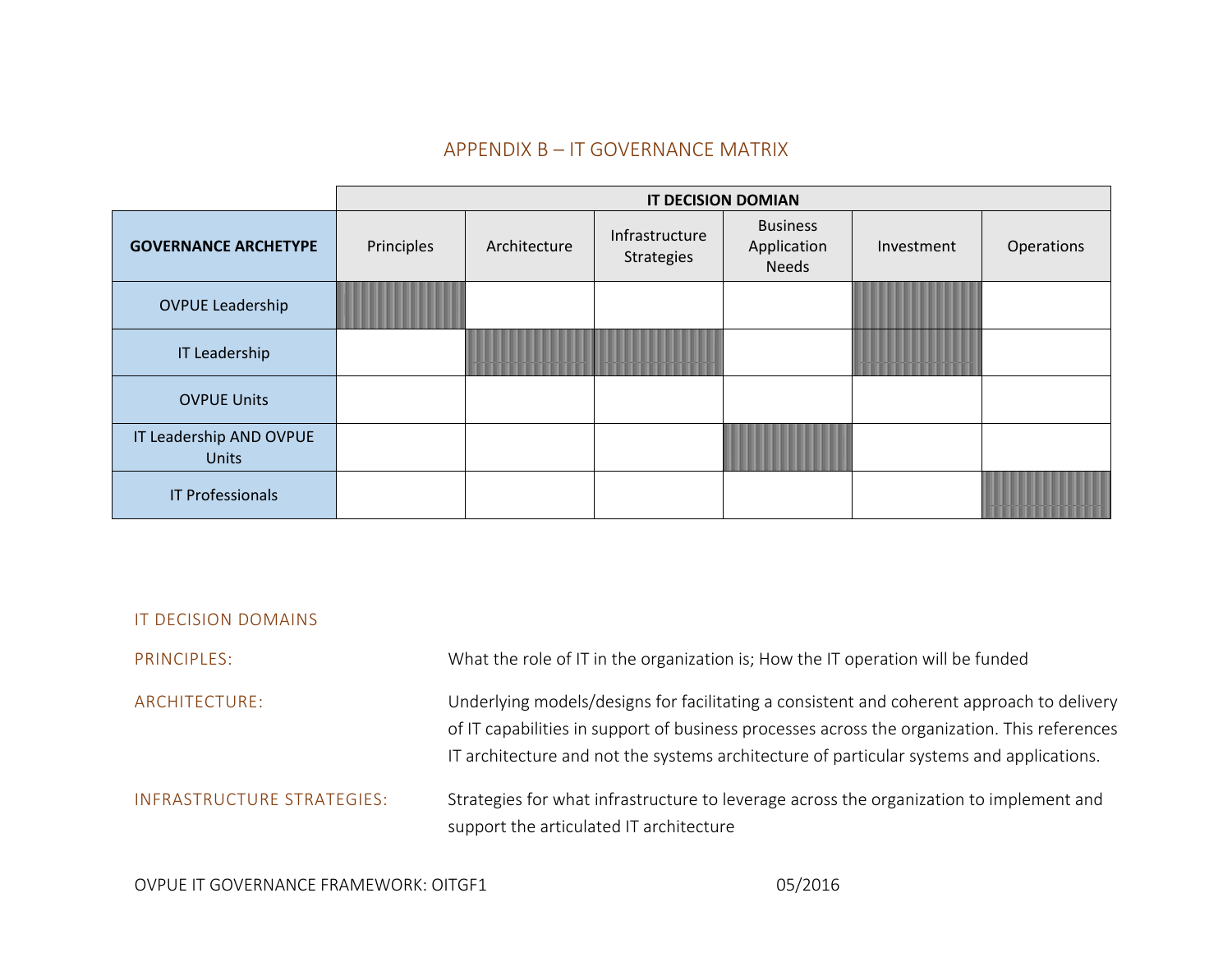| BUSINESS APPLICATION NEEDS: | Specifications for applications required for business processes that standard/available<br>applications fail to meet |
|-----------------------------|----------------------------------------------------------------------------------------------------------------------|
| INVESTMENT:                 | How investment in IT portfolios and in initiatives across the organization is distributed                            |
| OPERATIONS:                 | Execution/implementation-level decision making                                                                       |

| <b>GOVERNANCE ARCHTYPE</b>     |                                                                                                      |
|--------------------------------|------------------------------------------------------------------------------------------------------|
| <b>OVPUE LEADERSHIP:</b>       | Business Monarchy - The leadership of the Office of the Vice Provost for Undergraduate<br>Education  |
| <b>IT LEADERSHIP:</b>          | IT Monarchy-IT leadership in the Office of the Vice Provost for Undergraduate Education              |
| <b>OVPUE UNITS:</b>            | Federal-The academic/business units of the Office of the Vice Provost for Undergraduate<br>Education |
| IT LEADERSHIP AND OVPUE UNITS: | IT Duopoly-IT leadership in collaboration with academic/business units                               |
| IT PROFESSIONALS :             | Feudal-IT professionals responsible for carrying out IT operation                                    |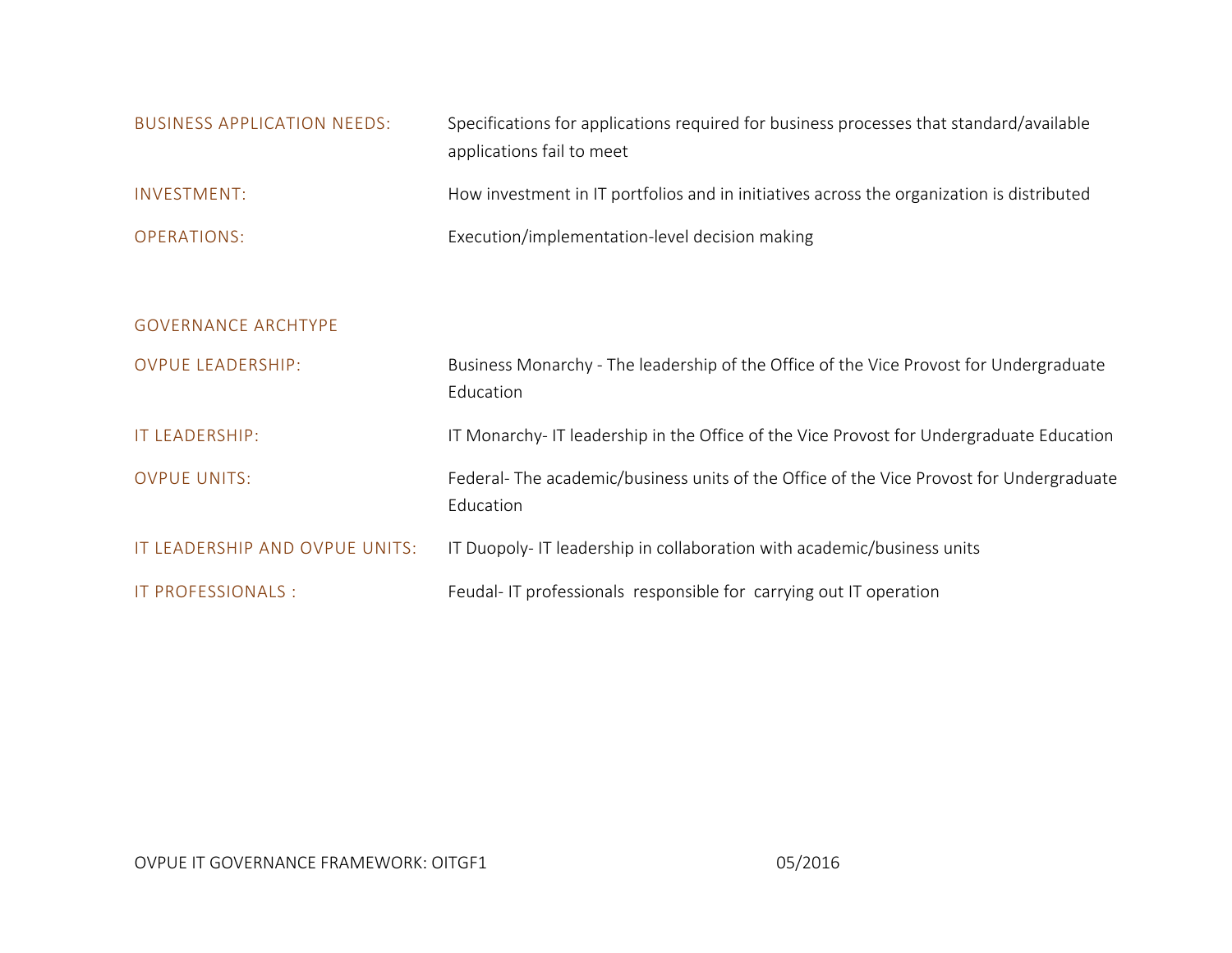APPENDIX C – VALUE GOVERNANCE MATURITY MODEL

<span id="page-11-1"></span><span id="page-11-0"></span>Page 26 - Resource: [https://www.isaca.org/Knowledge-Center/Val-IT-IT-Value-Delivery-](https://www.isaca.org/Knowledge-Center/Val-IT-IT-Value-Delivery-/Documents/Val-IT-Getting-Started-Jul-2008.pdf) [/Documents/Val-IT-Getting-Started-Jul-2008.pdf](https://www.isaca.org/Knowledge-Center/Val-IT-IT-Value-Delivery-/Documents/Val-IT-Getting-Started-Jul-2008.pdf) 

APPENDIX D – INVESTMENT MANAGEMENT MATURITY MODEL

Page 28 - Resource: [https://www.isaca.org/Knowledge-Center/Val-IT-IT-Value-Delivery-](https://www.isaca.org/Knowledge-Center/Val-IT-IT-Value-Delivery-/Documents/Val-IT-Getting-Started-Jul-2008.pdf) [/Documents/Val-IT-Getting-Started-Jul-2008.pdf](https://www.isaca.org/Knowledge-Center/Val-IT-IT-Value-Delivery-/Documents/Val-IT-Getting-Started-Jul-2008.pdf) 

<span id="page-11-2"></span>APPENDIX E – APPROACHES FOR ADDRESSING GOVERNANCE DEFICITS

Page 20 – Resource: [https://www.isaca.org/Knowledge-Center/Val-IT-IT-Value-Delivery-](https://www.isaca.org/Knowledge-Center/Val-IT-IT-Value-Delivery-/Documents/Val-IT-Getting-Started-Jul-2008.pdf) [/Documents/Val-IT-Getting-Started-Jul-2008.pdf](https://www.isaca.org/Knowledge-Center/Val-IT-IT-Value-Delivery-/Documents/Val-IT-Getting-Started-Jul-2008.pdf)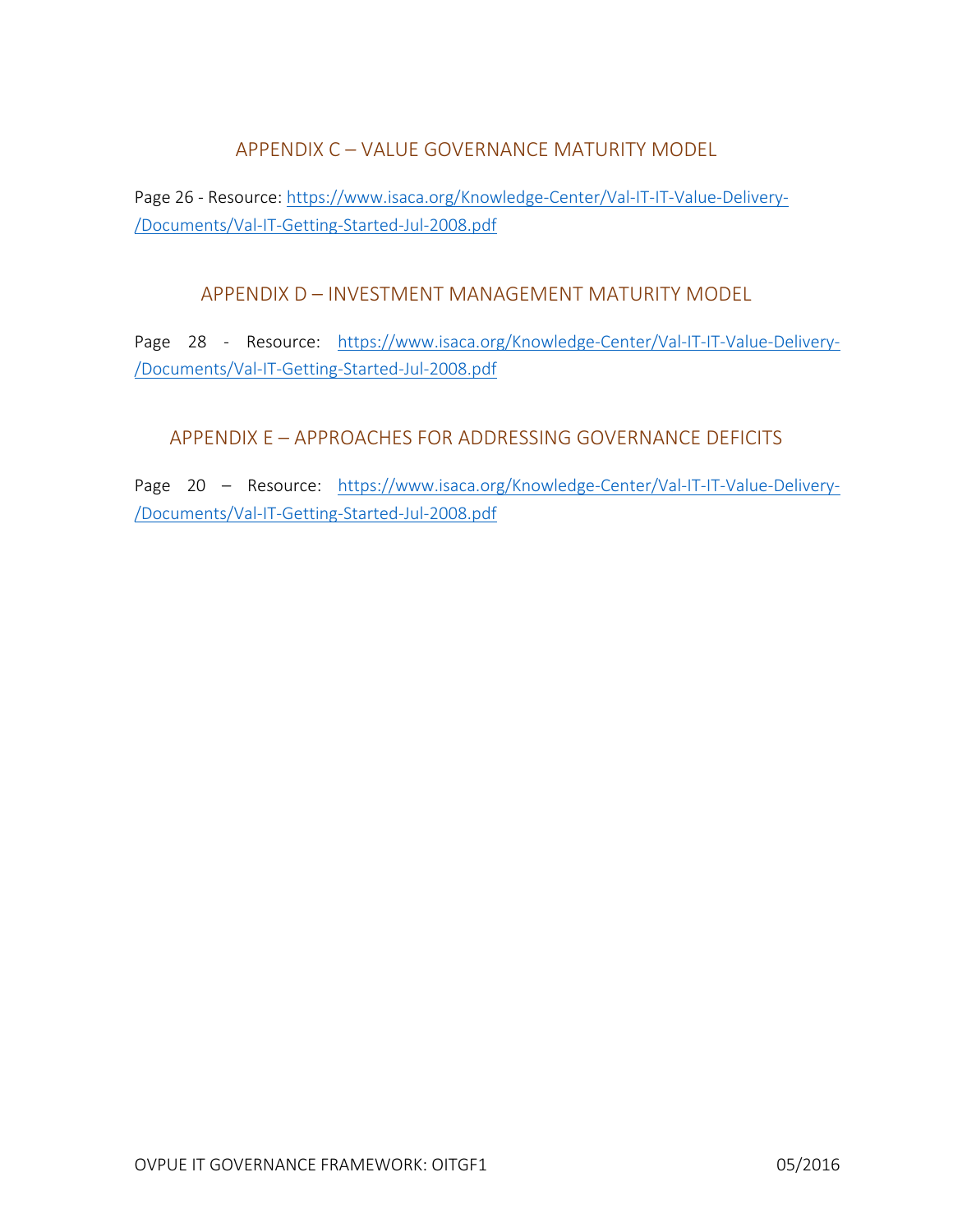## APPENDIX F – OVPUE IT ORG-CHART

<span id="page-12-0"></span>